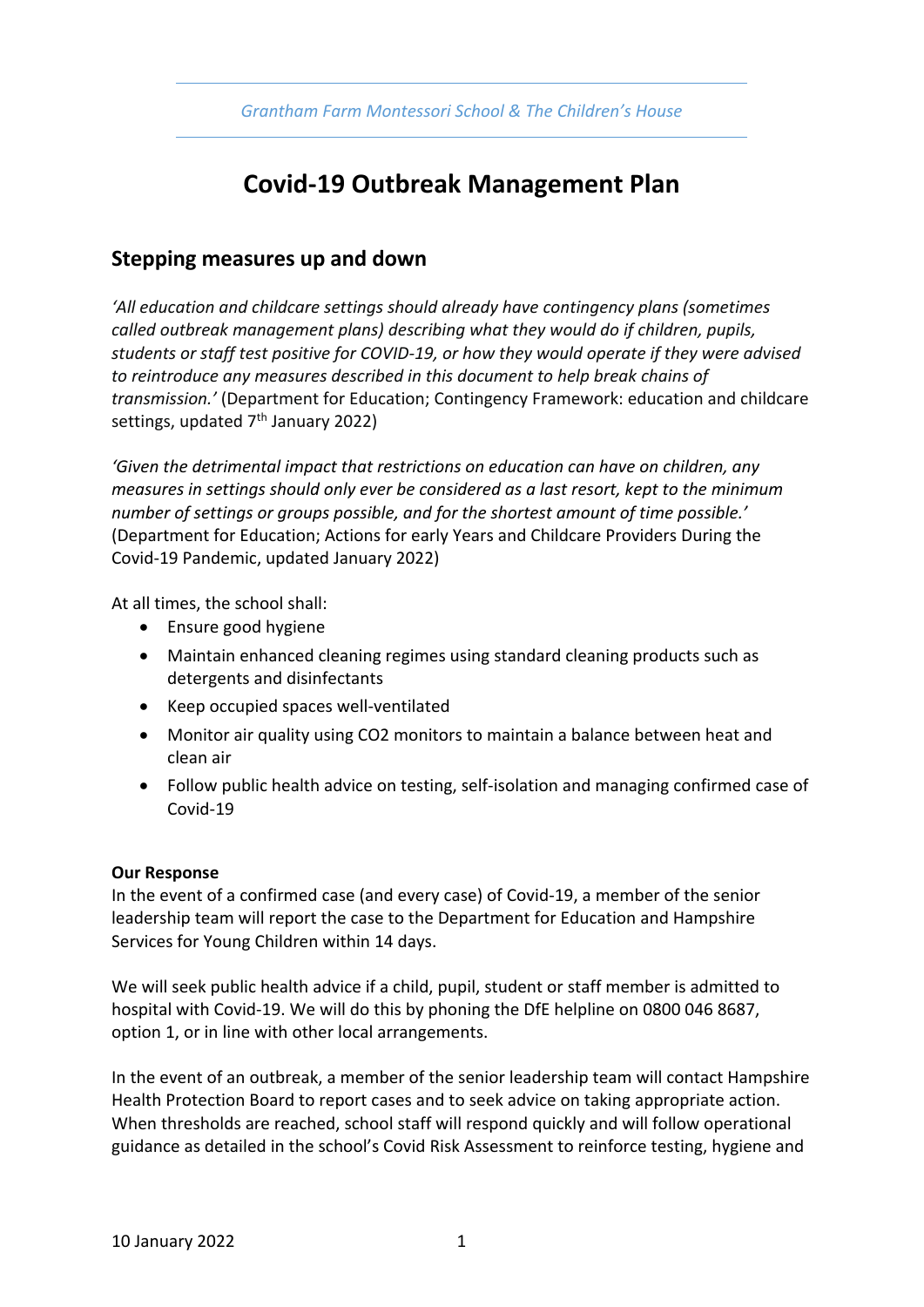*Grantham Farm Montessori School & The Children's House*

ventilation measures. In the event that we are advised to return to working in bubbles, we will refer to those operational measures detailed in our Covid-19 Risk Assessment.

# **When settings should consider extra action (thresholds)**

For most education and childcare settings, extra actions will be considered when whichever of these thresholds is reached first:

- 5 children, pupils, students or staff who are likely to have mixed closely test positive for Covid-19 within a 10 day period
- 10% of children, pupils, students or staff who are likely to have mixed closely test positive for Covid-19 within a 10 day period

## **Actions to consider once a threshold is reached**

At the point of reaching a threshold, we will review and reinforce the **testing, hygiene** and **ventilation** measures already in place. We will also consider:

- Whether activities can take place outdoors
- Ways to improve ventilation indoors, without compromising thermal comfort
- One off enhanced cleaning with the fogger, focusing on touch points

If we are concerned about transmission, we will seek additional public health advice from the DfE helpline (0800 046 8687, option 1) or in line with local arrangements.

In extreme cases and as a last resort, where all other risk mitigations have not broken the chains of in-school transmission, the local DPH may advise introducing attendance restrictions such as remote learning for a class or group.

High-quality remote learning will be provided for all pupils well enough to learn from home. On site provision will in all cases be retained for vulnerable children and children of critical workers.

# **Testing**

If recommended, we will increase the use of home testing by staff.

### **Other measures**

Parents, carers, pupils and staff will be informed promptly about the introduction of control measures. This will be done via email once a decision has been made. When measures are stepped up we may limit any or all of the following:

- Transition or taster days
- Visitors (including prospective parents)
- Parental attendance in the school
- School events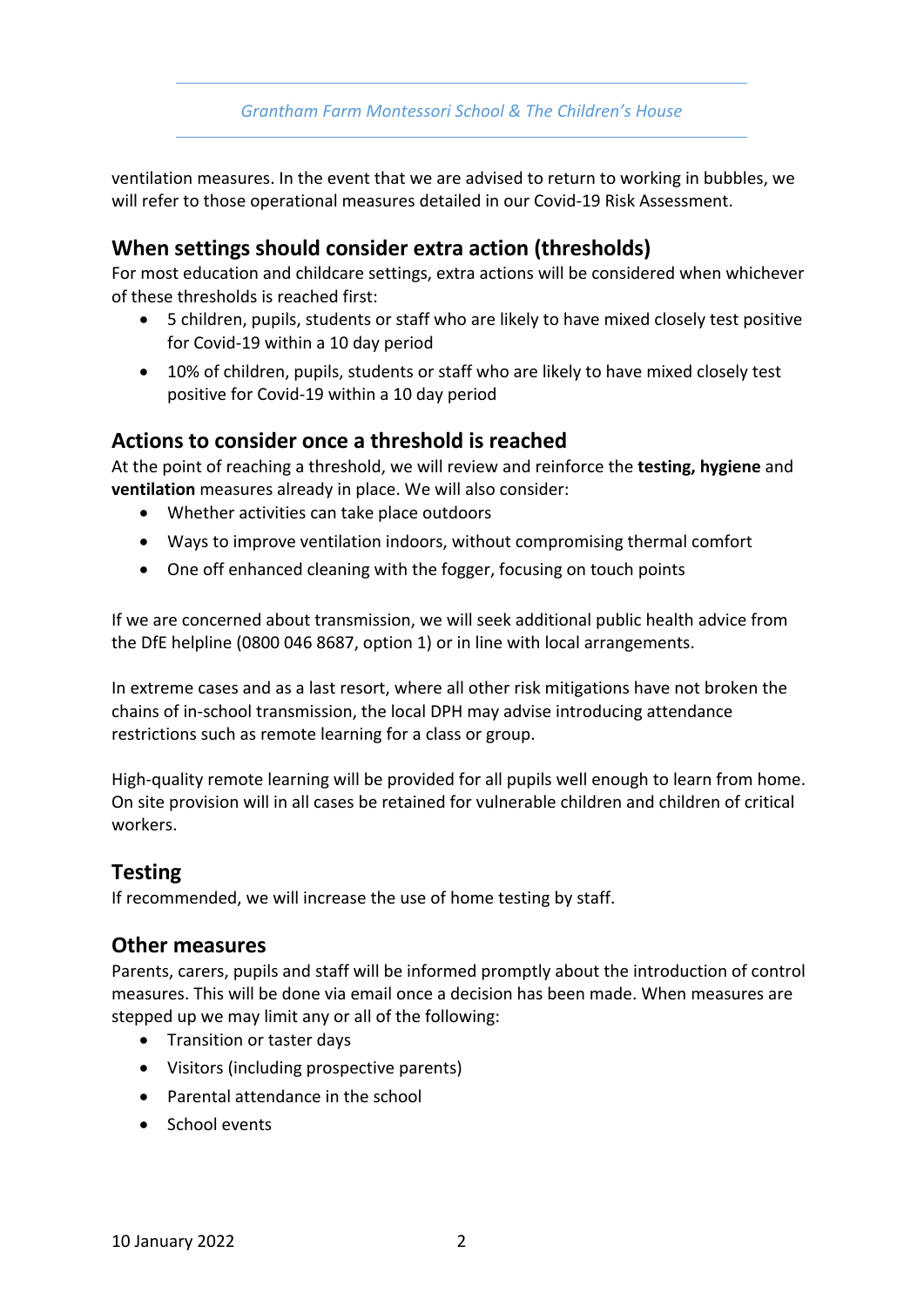If recommended, we will (re)introduce:

- Bubbles, to reduce mixing between groups and minimise the risk of infection
- Face coverings in communal areas

# **Prioritising Education**

Our overarching objective is to maximise the number of children in face-to-face education and minimise any disruption. In all cases, any benefits in managing transmission will be weighed against any educational drawbacks. The senior leadership team will keep all measures under regular review and will lift any stepping up measures as soon as the evidence supports us to safely do so, whilst following local and national guidance.

### **Children**

Children previously considered clinically extremely vulnerable (CEV) should attend their setting and should follow the same coronavirus (COVID-19) guidance as the rest of the population. In some circumstances, a child may have received personal advice from their specialist or clinician on additional precautions to take and they should continue to follow that advice.

### **Attendance restrictions**

High quality face-to-face education remains a priority. Attendance restrictions will only ever be considered as a short-term measure and as a last resort:

- following public health advice where other recommended measures have not broken the chain of transmission
- across an area, on government advice in order to supress or manage a dangerous variant and to prevent unsustainable pressure on the NHS

### **Eligibility to remain in school**

If restrictions are recommended, we will stay open for:

- Vulnerable children
- Children of critical workers

In all circumstances, priority will be given to vulnerable children. The updated definition of vulnerable children is:

- Those with a social worker
- Those with an education, health and care plan
- A group of children considered locally, including by settings and local authorities, to be 'otherwise vulnerable'
- Children known to children's social services in the past